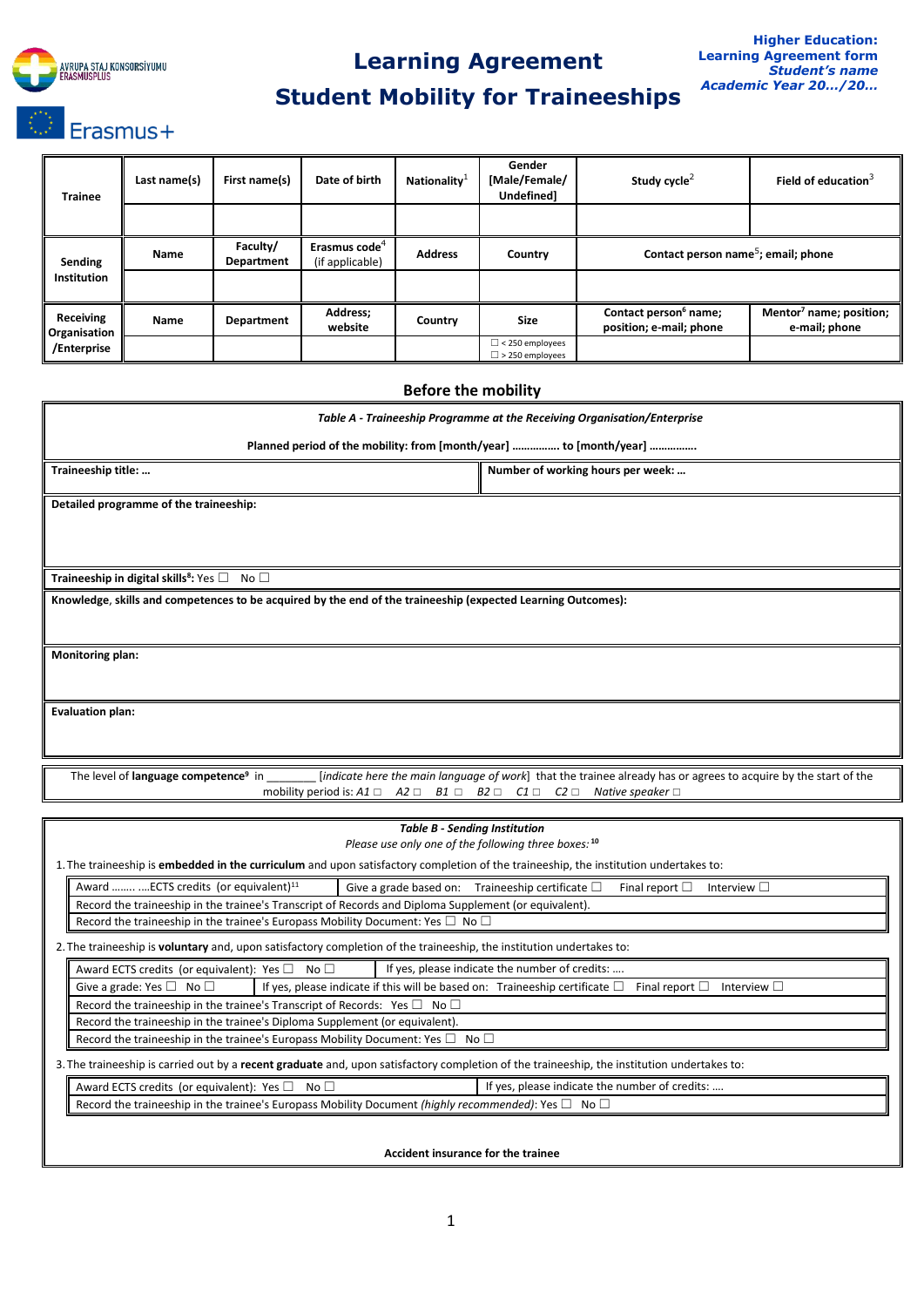

|                                                                                                                                                               | The Sending Institution will provide an accident insurance to the trainee (if<br>not provided by the Receiving Organisation/Enterprise):<br>Yes $\square$ No $\square$                                                                                                                                                                                                                                                                                                                                                                                                                                                                             |                                                                                                                                                                |                                                    | The accident insurance covers:<br>- accidents during travels made for work purposes: Yes $\square$ No $\square$<br>- accidents on the way to work and back from work: Yes $\square$ No $\square$ |  |  |  |  |  |
|---------------------------------------------------------------------------------------------------------------------------------------------------------------|----------------------------------------------------------------------------------------------------------------------------------------------------------------------------------------------------------------------------------------------------------------------------------------------------------------------------------------------------------------------------------------------------------------------------------------------------------------------------------------------------------------------------------------------------------------------------------------------------------------------------------------------------|----------------------------------------------------------------------------------------------------------------------------------------------------------------|----------------------------------------------------|--------------------------------------------------------------------------------------------------------------------------------------------------------------------------------------------------|--|--|--|--|--|
| The Sending Institution will provide a liability insurance to the trainee (if not provided by the Receiving Organisation/Enterprise): Yes $\Box$ No $\Box$    |                                                                                                                                                                                                                                                                                                                                                                                                                                                                                                                                                                                                                                                    |                                                                                                                                                                |                                                    |                                                                                                                                                                                                  |  |  |  |  |  |
|                                                                                                                                                               |                                                                                                                                                                                                                                                                                                                                                                                                                                                                                                                                                                                                                                                    |                                                                                                                                                                | <b>Table C - Receiving Organisation/Enterprise</b> |                                                                                                                                                                                                  |  |  |  |  |  |
|                                                                                                                                                               |                                                                                                                                                                                                                                                                                                                                                                                                                                                                                                                                                                                                                                                    |                                                                                                                                                                |                                                    |                                                                                                                                                                                                  |  |  |  |  |  |
|                                                                                                                                                               | If yes, amount (EUR/month):<br>The Receiving Organisation/Enterprise will provide financial support to the trainee for the traineeship: Yes $\Box$ No $\Box$                                                                                                                                                                                                                                                                                                                                                                                                                                                                                       |                                                                                                                                                                |                                                    |                                                                                                                                                                                                  |  |  |  |  |  |
|                                                                                                                                                               | The Receiving Organisation/Enterprise will provide a contribution in kind to the trainee for the traineeship: Yes $\Box$ No $\Box$<br>If yes, please specify:                                                                                                                                                                                                                                                                                                                                                                                                                                                                                      |                                                                                                                                                                |                                                    |                                                                                                                                                                                                  |  |  |  |  |  |
| The Receiving Organisation/Enterprise will provide an accident insurance to the trainee<br>(if not provided by the Sending Institution): Yes $\Box$ No $\Box$ |                                                                                                                                                                                                                                                                                                                                                                                                                                                                                                                                                                                                                                                    |                                                                                                                                                                |                                                    | The accident insurance covers:<br>- accidents during travels made for work purposes: Yes $\square$ No $\square$<br>- accidents on the way to work and back from work: Yes $\square$ No $\square$ |  |  |  |  |  |
|                                                                                                                                                               | The Receiving Organisation/Enterprise will provide a liability insurance to the trainee (if not provided by the Sending Institution):<br>Yes $\square$ No $\square$                                                                                                                                                                                                                                                                                                                                                                                                                                                                                |                                                                                                                                                                |                                                    |                                                                                                                                                                                                  |  |  |  |  |  |
|                                                                                                                                                               | The Receiving Organisation/Enterprise will provide appropriate support and equipment to the trainee.                                                                                                                                                                                                                                                                                                                                                                                                                                                                                                                                               |                                                                                                                                                                |                                                    |                                                                                                                                                                                                  |  |  |  |  |  |
|                                                                                                                                                               |                                                                                                                                                                                                                                                                                                                                                                                                                                                                                                                                                                                                                                                    | Upon completion of the traineeship, the Organisation/Enterprise undertakes to issue a Traineeship Certificate within 5 weeks after the end of the traineeship. |                                                    |                                                                                                                                                                                                  |  |  |  |  |  |
|                                                                                                                                                               |                                                                                                                                                                                                                                                                                                                                                                                                                                                                                                                                                                                                                                                    |                                                                                                                                                                |                                                    |                                                                                                                                                                                                  |  |  |  |  |  |
|                                                                                                                                                               | By signing this document, the trainee, the Sending Institution and the Receiving Organisation/Enterprise confirm that they approve the Learning Agreement and that<br>they will comply with all the arrangements agreed by all parties. The trainee and Receiving Organisation/Enterprise will communicate to the Sending Institution any<br>problem or changes regarding the traineeship period. The Sending Institution and the trainee should also commit to what is set out in the Erasmus+ grant agreement.<br>The institution undertakes to respect all the principles of the Erasmus Charter for Higher Education relating to traineeships. |                                                                                                                                                                |                                                    |                                                                                                                                                                                                  |  |  |  |  |  |
|                                                                                                                                                               |                                                                                                                                                                                                                                                                                                                                                                                                                                                                                                                                                                                                                                                    |                                                                                                                                                                |                                                    |                                                                                                                                                                                                  |  |  |  |  |  |

| Commitment                                             | <b>Name</b> | Email | Position       | Date | <b>Signature</b> |
|--------------------------------------------------------|-------------|-------|----------------|------|------------------|
| Trainee                                                |             |       | <b>Trainee</b> |      |                  |
| Responsible person $^{12}$ at the Sending Institution  |             |       |                |      |                  |
| Supervisor <sup>13</sup> at the Receiving Organisation |             |       |                |      |                  |